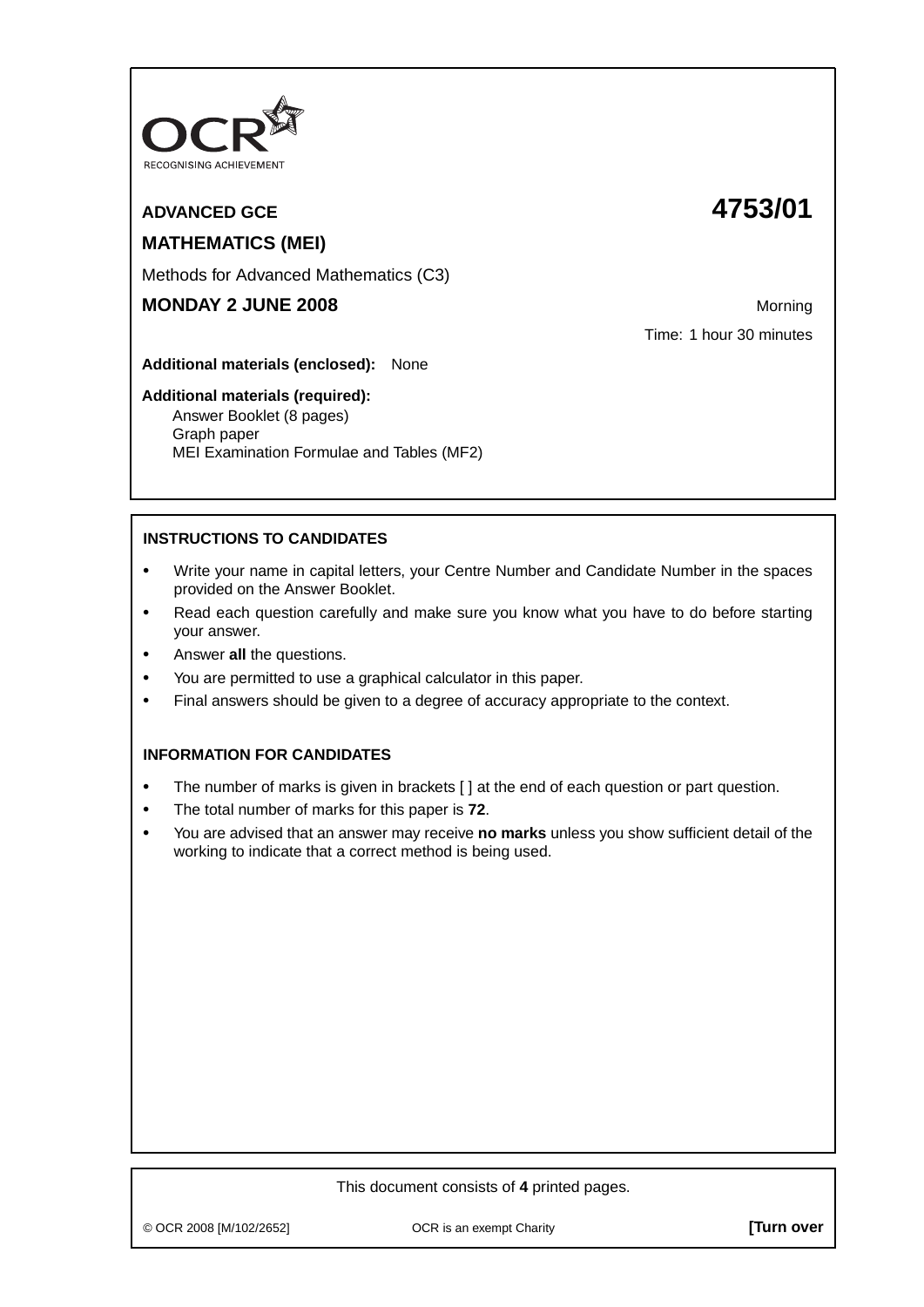#### **Section A** (36 marks)

1 Solve the inequality 
$$
|2x - 1| \le 3
$$
. [4]

$$
2 \quad \text{Find } \int x e^{3x} dx. \tag{4}
$$

**3 (i)** State the algebraic condition for the function f(*x*) to be an even function.

What geometrical property does the graph of an even function have? [2]

**(ii)** State whether the following functions are odd, even or neither.

(A) 
$$
f(x) = x^2 - 3
$$
  
\n(B)  $g(x) = \sin x + \cos x$   
\n(C)  $h(x) = \frac{1}{x + x^3}$  [3]

4 Show that 
$$
\int_{1}^{4} \frac{x}{x^2 + 2} dx = \frac{1}{2} \ln 6.
$$
 [4]

**5** Show that the curve  $y = x^2 \ln x$  has a stationary point when  $x = \frac{1}{\sqrt{e}}$ .  $[6]$ 

**6** In a chemical reaction, the mass *m* grams of a chemical after *t* minutes is modelled by the equation

$$
m = 20 + 30e^{-0.1t}.
$$

**(i)** Find the initial mass of the chemical.

| What is the mass of chemical in the long term? |
|------------------------------------------------|
|                                                |

- **(ii)** Find the time when the mass is 30 grams. [3]
- **(iii)** Sketch the graph of *m* against *t*. [2]

7 Given that 
$$
x^2 + xy + y^2 = 12
$$
, find  $\frac{dy}{dx}$  in terms of x and y. [5]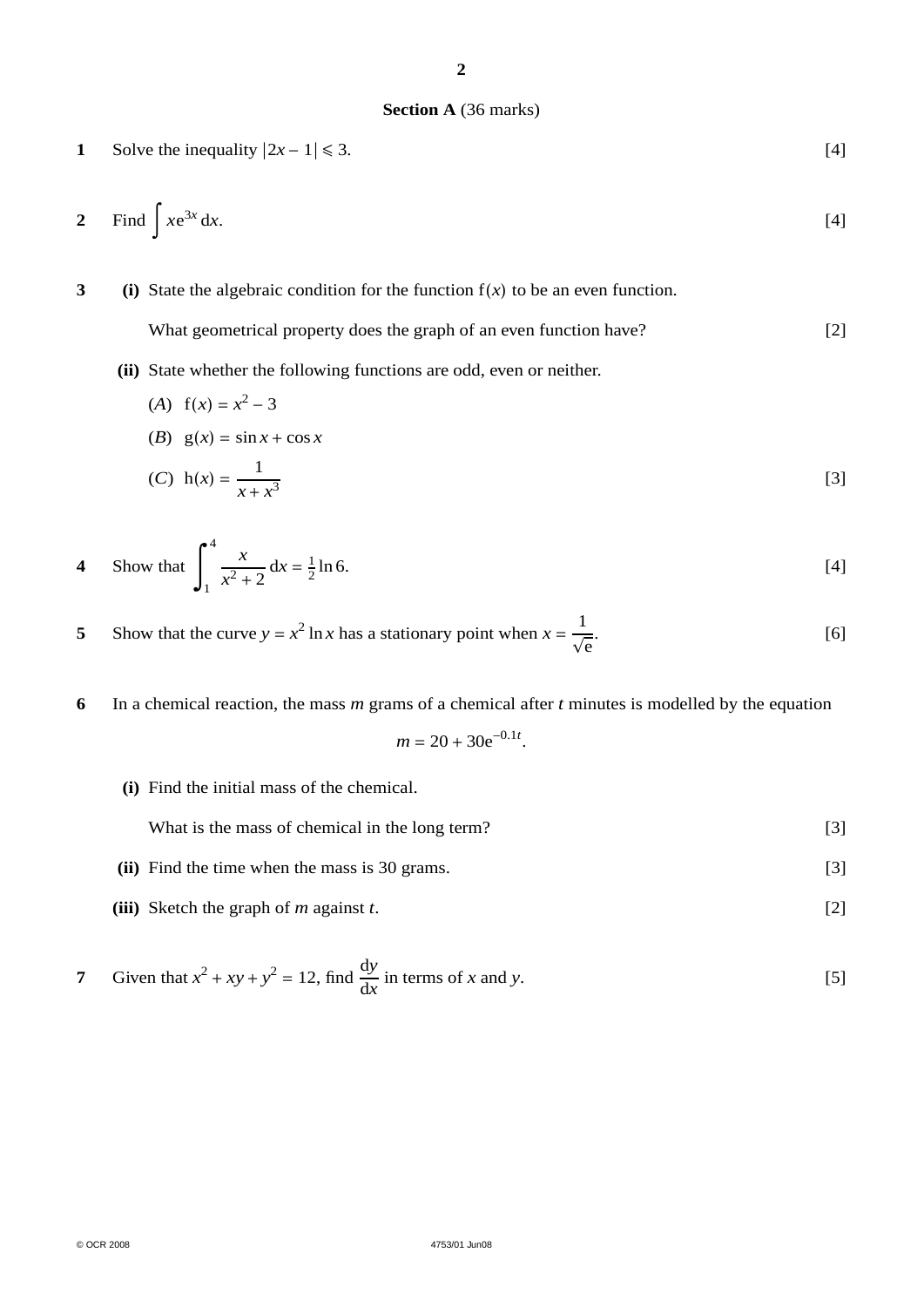#### **Section B** (36 marks)

**8** Fig. 8 shows the curve  $y = f(x)$ , where  $f(x) = \frac{1}{1 + \cos x}$ , for  $0 \le x \le \frac{1}{2}\pi$ .

P is the point on the curve with *x*-coordinate  $\frac{1}{3}\pi$ .





## **(i)** Find the *y*-coordinate of P. [1]

- (ii) Find  $f'(x)$ . Hence find the gradient of the curve at the point P. [5]
- **(iii)** Show that the derivative of  $\frac{\sin x}{1+\cos x}$  $1 + \cos x$ is  $\frac{1}{1}$  $\frac{1}{1 + \cos x}$ . Hence find the exact area of the region enclosed by the curve  $y = f(x)$ , the *x*-axis, the *y*-axis and the line  $x = \frac{1}{3}$  $\pi$ . [7]
- (iv) Show that  $f^{-1}(x) = \arccos(\frac{1}{x} 1)$ . State the domain of this inverse function, and add a sketch of  $y = f^{-1}(x)$  to a copy of Fig. 8. [5]

#### **[Question 9 is printed overleaf.]**